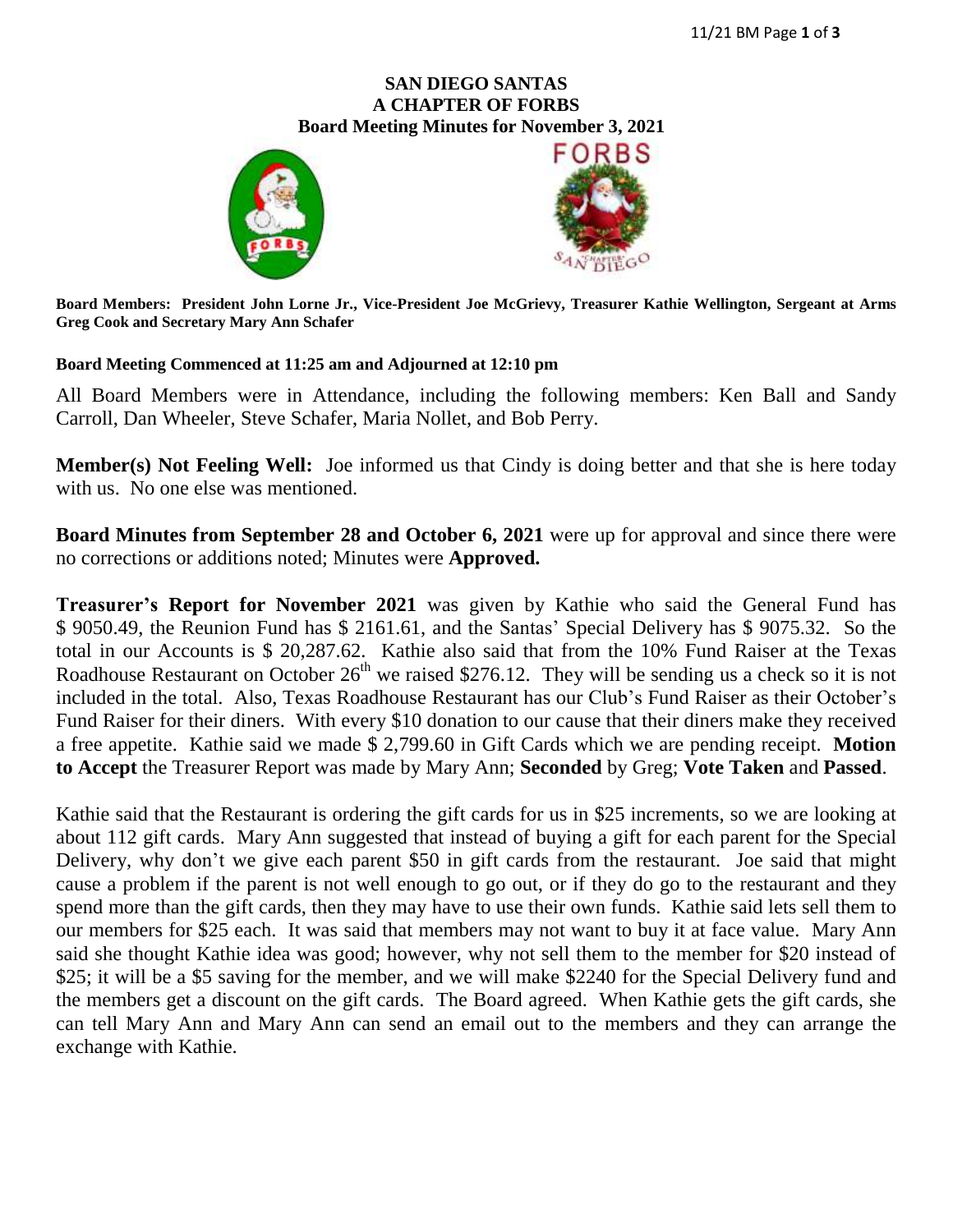### **Current Business**

### **1. Fund Raiser Dinner:**

 As Kathie stated in her Treasurer's Report we made \$ 9075.32, which includes the previous balance of \$ 25.18. The total does not include the money made from the funds raiser at the Texas Roadhouse Restaurant; the funds made are still pending receipt.

### **2. Santas' Special Delivery:**

- **Volunteers:** Mary Ann said that we have eleven Santas volunteers so far.
	- o Note: Our newest Santa that joined today, volunteer for the Special Delivery.
	- o So the Santas volunteers are now at 12.
- **Families:** Kathie said that she was supposed to receive the list of families from Debbie Stroman, Director of Breast Cancer Angels (BCA), by November 1<sup>st</sup>, but she hasn't. She said that she left Debbie a message this morning, and will try contacting her later today. However, when she had spoke to her in September, Debbie said the list of families might be smaller.

# **Note: Kathie received the list of families on Thursday, November 4th** .

- **Families:** Kathie said that she was watching Channel 10 News and they interviewed a Wendy Shurelds who is a part of the organization "Many Shade of Pink" who is a San Diego group that supports women of color with breast cancer. Kathie said we might also be able to use this group for families for our Special Delivery
	- o The Board told Kathie that she could look into this organization for families too.
- Bob Perry BCA: Mary Ann said that we could also support the family from BCA that Bob Perry delivered to two years ago; and last year he used his own money and delivered to them again this past Christmas. The Board agreed.

## **Designation of Funds**:

- o Mary Ann said that the past two or three years the funds designation was:
	- \$150 per Child \$75 for the Food Card for Dinner and \$50 per parent
- o Joe said that due to inflation and that the cost keeps rising, that we should increase the amount spent. A discussion was her held and Mary Ann made a **Motion** to set the fund as:
	- \$200 per Child \$100 for the Food Card for Dinner and \$50 per parent. Greg **Seconded the Motion** and **Vote Taken** and **Passed**
- **Designation of Age of the Children:** Kathie said that she wanted to discuss the age of the children. Mary Ann said that per the Special Delivery Procedure, that was put into place about three or four years ago, it states that the age of the child is 18 years or younger and still in high school or a lower grade. Kathie said that she thinks the age should be younger. Joe said that it should be at 8 years. Mary Ann said that she still knows children that are 10 to 13 years that still believe in Santa. Steve Schafer said that there are 17 years that are in need due to the parent's medical condition, that we can bring a better Christmas to. Joe said that is a family has a young child along with older children, we should buy gift for all the children. Mary Ann said that Kathie has the discretion of choosing the families from the list with younger children first and go from there. The decision from the Board was that the procedures stay the same.
- **3. Donation to Elks:** Kathie said that she gave the check for \$400 donation to the El Cajon Elks Lodge to Ken Brassell for deliver to the Elks Lodge.